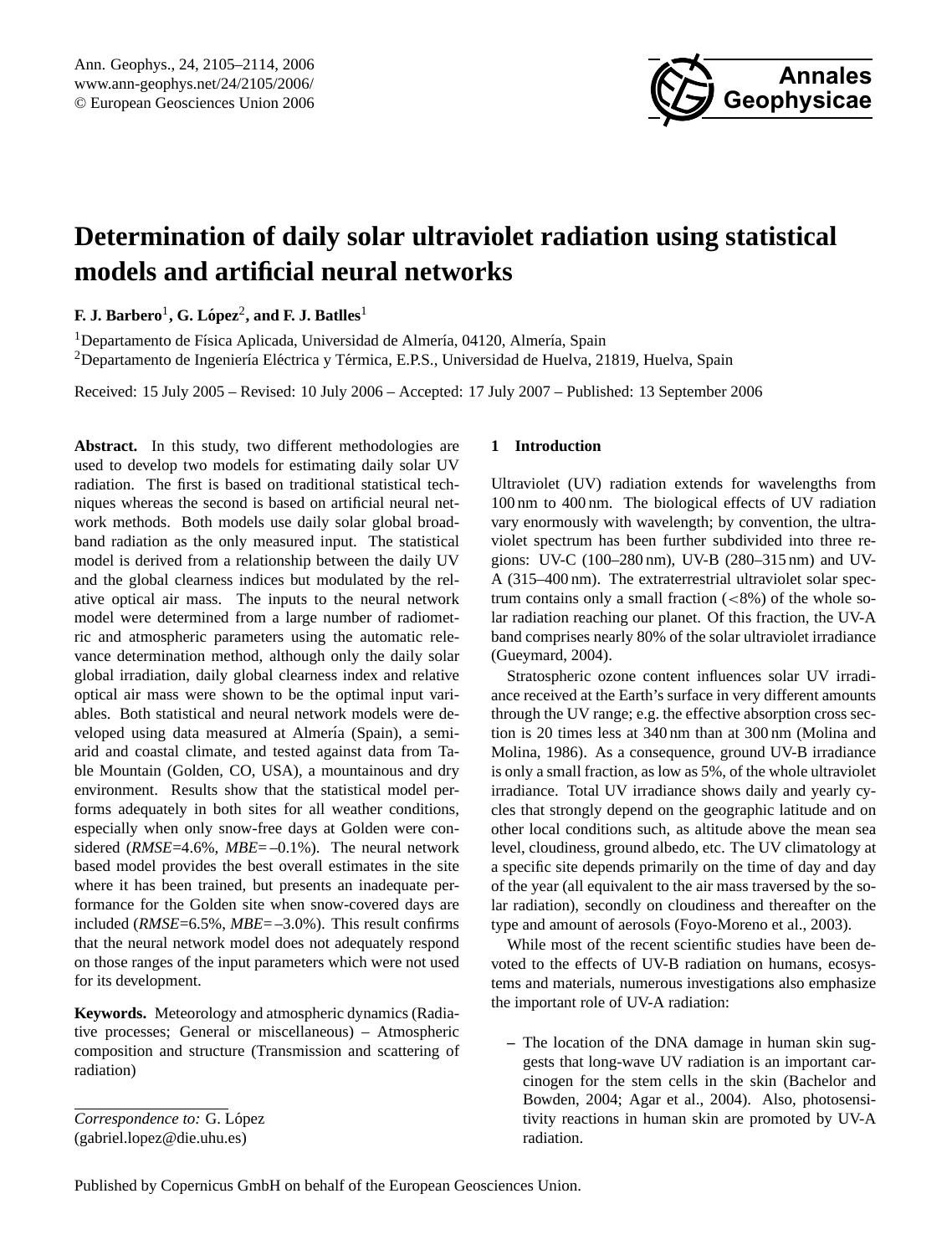- **–** Not only UV-B but UV-A radiation cause severe damage in some animal species in sub-artic climates (Zellmer, 1998), and both UV-B and UV-A radiation are potent modulators of the immune defence in fish (Salo et al., 2000).
- **–** Solar UV is the main energy source driving the solar photocatalytic detoxification processes (Malato et al., 2003, 2004). On the other hand, actinic flux in the UV-A range is important in dissociating some chemical compounds in the troposphere (van Weele et al., 1995).

Due to the fact that the technologies to measure solar UV global radiation have been traditionally expensive, stations registering this spectral band are rather sparse; even when measured data were available, the series tend to cover medium or short time periods. Consequently, it is desirable to have tools to estimate it from other more commonly and routinely measured radiometric or climatological variables, as is the case of horizontal broadband global solar radiation.

Estimates of UV (295–385 nm) values from broadband global ones have been achieved by several authors in extensive literature, using hourly, daily, monthly mean hourly or monthly mean daily values. The literature reflects the wide range of hourly values for the terrestrial ratio UV/global found for different locations, varying from 2% to 8% (Baker-Blocker et al., 1984, Al-Aruri, 1988; Riordan et al., 1990). A part of this variability is explained by the strong spectral dependence of the atmospheric transmittance of the solar spectrum with the traversed optical air mass, which causes a differential behaviour of the incoming solar UV radiation and broadband global radiation. But also the ratio UV/global is affected by the local climatic and meteorological conditions. Absorption and scattering of the solar radiation by clouds and aerosols strongly influences the received solar spectrum at the surface (Ambach et al., 1991; Kerr, 2005; WCP 112, 1986). Surface UV intensity is reduced by clouds, although not to the same extent as the visible or infrared (IR) intensity. Clouds, as pure water, are a very weak absorber of UV radiation, and attenuate UV primarily by scattering. Also, cloud transmission depends on wavelength, increasing slightly towards shorter wavelengths, due to the increased multiple reflections between cloud and the air molecules (Seckmeyer at al., 1996). In short, both air mass and cloudiness affect the UV/global ratio in opposite ways; it diminishes with increasing optical air mass but reaches high values for high cloudiness. Since it is very difficult to separate both effects, the empirical models relating these variables become site specific and the value of the UV/global ratio for hourly or daily values cannot be adopted as a reference for the UV climatology. The use of this ratio for estimating UV radiation from measured global radiation should be restricted to the particular site where it was obtained.

An attempt to reduce the effect of the site and its climatology on the UV-global relationship involves the utilisation of hemispherical transparency indices (or clearness indices)  $K_{tUV}$  and  $K_t$  (Martínez-Lozano et al., 1994). These clearness indices are defined as  $K_t = H_g/H_{g0}$  and  $K_{tUV} = H_{UV} / H_{UV0}$ , where  $H_g$  and  $H_{UV}$  are, respectively, the daily global solar broadband radiation (typically in the spectral range  $0.3-3 \mu m$ ) and the daily global solar UV radiation on horizontal surfaces at ground level, and  $H_{g0}$  and  $H_{UV0}$  are the corresponding horizontal daily extraterrestrial radiations. The extraterrestrial daily values in both spectral bands,  $H_{g0}$  and  $H_{UV0}$ , are defined by the conventional algorithms (Iqbal, 1983) for the geographical latitude of the site  $\phi$  and for each day of the year (equivalent to the sun declination,  $\delta$ ):

<span id="page-1-0"></span>
$$
H_{X0} = \frac{24}{\pi} I_{SC}(X) E_0 \left[ \cos \delta \cos \phi \cos \omega_s + \frac{\pi}{180} \omega_s \sin \delta \sin \phi \right] (1)
$$

where  $I_{SC}(X)$  is the integrated value of the solar irradiation in the selected band  $(X = broadband$  global or UV spectral band),  $E_0$  the relative Sun-Earth distance and  $\omega_s$  the hourly angle of sunrise at the selected day.

Fairly linear or polynomial expressions, and also fuzzy inference techniques, relating the UV and the global clearness indices, have been derived for different sites for hourly and/or daily data. Nevertheless, all these studies show that absorption and scattering of solar radiation by clouds and aerosols affect the relationship between the clearness indices,  $K_{tUV}$  and  $K_t$ , showing a local dependence mainly on the dominant type and amount of clouds. Foyo-Moreno et al. (1999) derived empirical non-linear expressions relating both hourly clearness indices by means of fitting parameters which themselves depend on the relative optical air mass.

In this work we propose and test two different models in order to estimate daily UV values from only measured horizontal global solar broadband irradiation. In a first step and using traditional statistical techniques, we suggest an alternative relationship between both daily clearness indices, which includes the dependence on the relative optical air mass. Next, a further investigation into the relationships between UV radiation and different radiometric and atmospheric variables has been undertaken by means of artificial neural networks (ANNs), which have themselves shown to be very promising supervised learning tools for modelling complex nonlinear relationships. In particular, ANNs are beginning to be successfully applied to the estimation of solar radiation components and integrated spectral bands (López et al. 2000, 2001, 2005a; Schwander et al., 2002; Bosch et al., 2005). The aims in using ANNs are various:

- **–** to determine whether the spread existing between UV and global irradiation around the linear relationship can be explained by means of a more complex nonlinear relationship,
- **–** to determine whether additional radiometric and/or atmospheric variables are able to improve the UV estimation, and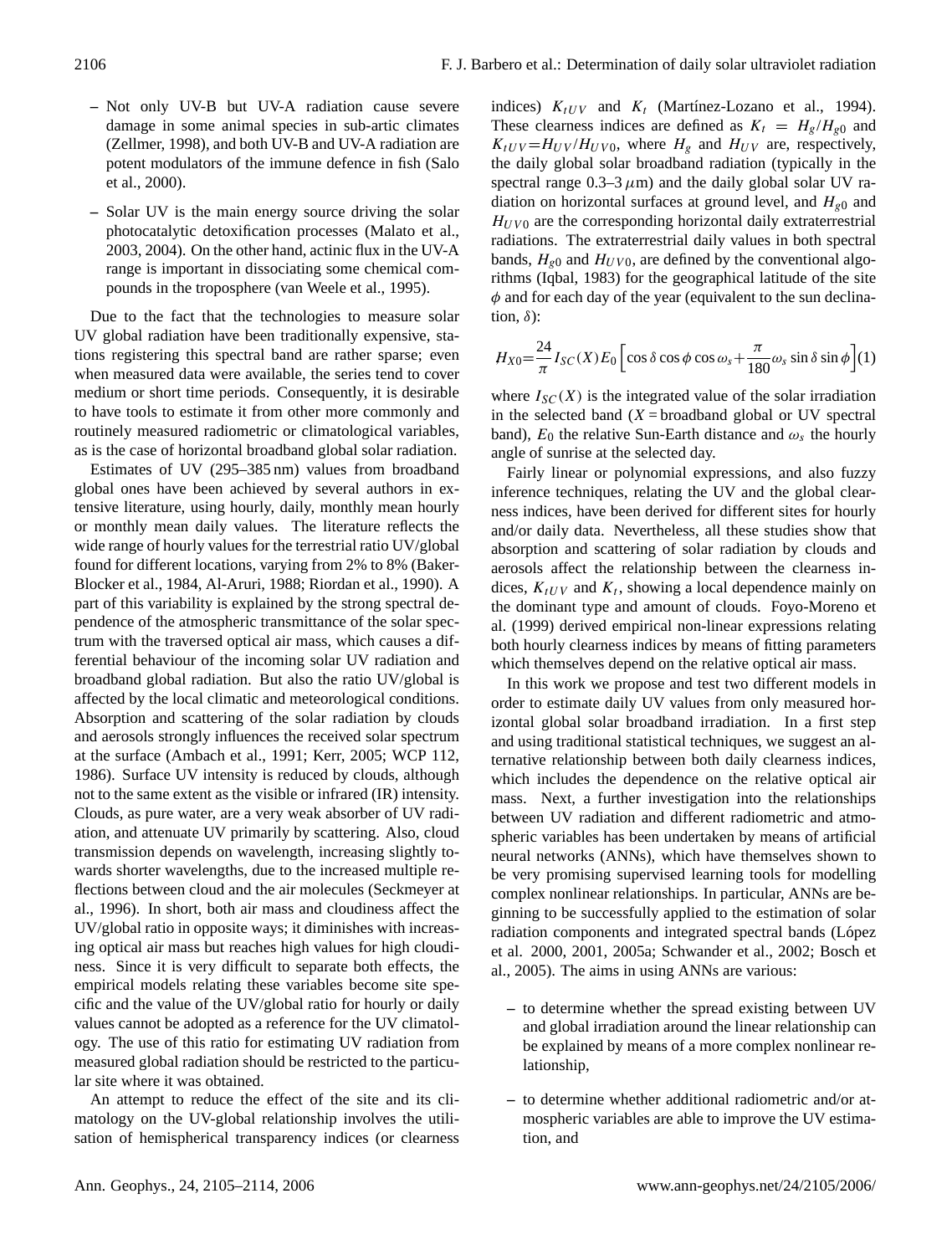**Table 1.** Description of the radiometric stations and their databases.

| Site             | Period        | Valid days | Coordinates and elevations |                   |                       |
|------------------|---------------|------------|----------------------------|-------------------|-----------------------|
| Almería (Spain)  | 1993-1997     | 1038       | $36^{\circ}51'$ N          | $2^{\circ}23'$ W  | 15 m amsl             |
| Golden, CO (USA) | $2001 - 2003$ | 759        | $39^{\circ}34'$ N          | $105^{\circ}4'$ W | $1829 \text{ m}$ amsl |

**–** to determine whether neural network models are able to perform better than those developed using standard statistical techniques.

To answer these questions the Bayesian method, known as Automatic Relevance Determination (ARD), and applied to neural networks (MacKay, 1994a, 1994b; Neal, 1996), has been utilized. This method allows ANN to determine the relative importance of the various input variables considered in calculating UV values, leading to the removal of those inputs which do not significantly explain any variance in the UV measurements.

## **2 Experimental set-up and databases**

Data from two different radiometric stations were used. The main characteristics of the stations are summarized in Table 1, including geographic coordinates and altitudes. Latitude is similar in both cases but the sites are located at different altitudes and with different climatic conditions. The Almería station is located on a seashore site on the Mediterranean coast in southeastern Spain. The Golden (Colorado, U.S.) radiometric station is located at the top of the Southern Table Mountain; the climate is continental, with generally low relative humidity.

## 2.1 The Almería database

The Almería database includes measurements on a horizontal surface of global solar UV irradiance (in the spectral range 295–385 nm) by means of an UV Eppley radiometer model TUVR, broadband global and diffuse irradiances (using Kipp & Zonen pyranometers, model CM11, one of them equipped with a Eppley shadow band model SBS, 300– 3000 nm), photosynthetically active radiation  $-PAR-Q$  (using a LI-COR silicon quantum sensor, 400–700 nm) and atmospheric downward longwave irradiance  $L_{DW}$  (using a Eppley pyrgeometer, model PIR,  $3.5-50 \,\mu$ m). Air temperature T and relative humidity  $\Phi$  are also available. Data were recorded at 20-s intervals and then averaged every 5 min. The TUVR values were temperature corrected following the calibration provided by the manufacturer, and diffuse radiation measurements were corrected following Batlles et al. (1995), to take into account the sensor screening by the shadow band. Daily values for all the radiometric variables were obtained by integration during the day.

Next, the database was extended with the daily clearness indices. The extraterrestrial daily integrated values in both bands,  $H_{g0}$  and  $H_{UV0}$  (in MJ m<sup>-2</sup> day<sup>-1</sup>), were obtained by using Eq. [\(1\)](#page-1-0), where the  $I_{SC}(X)$  values were derived from the AM0 synthetic spectrum from Gueymard (2004). The calculated solar constant for this AM0 spectrum is 1366.1 W m<sup>-2</sup>. In the UV range, the AM0 spectrum is primarily based on the ATLAS-3/SUSIM spectrum, resulting finally in a spectral resolution of 0.5 nm. The equivalent ultraviolet solar constant in the 295 nm to 385 nm band is  $I_{SC}$ (UV)=80.83 W m<sup>-2</sup>.

The relative optical air mass  $m<sub>r</sub>$  was also added to the database. This parameter is defined as the ratio between the optical mass at the actual zenith distance and the value at the zenith of the site. In first approximation, for a plane-parallel atmosphere, the relative optical air mass may be written as:

<span id="page-2-0"></span>
$$
m_r = \frac{1}{\cos \theta_z},\tag{2}
$$

where  $\theta_z$  is the solar zenith angle in degrees. As we are concerned with the calculation of daily integrated values we used the relative optical air mass at noon (corresponding to the minimal zenith angle in the day), where the irradiance is highest and therefore the contribution to the daily dose is largest. For very low Sun angles an expression for the air mass including the Earth curvature effect should be used (Kasten and Young, 1989). Equation [\(2\)](#page-2-0) is applicable to a standard pressure of 1013.25 mbar at sea level; for other pressures, it should be modified (Iqbal, 1983). In the case of Almería this correction is not needed. For Golden, which is located at 1829 m above the mean sea level, the atmospheric pressure is reduced around 20%. The relative optical air mass should then be corrected. However, this is not needed since we have seen that the effect of the site altitude on the models is taken into account by means of an increase in global irradiation.

Finally, precipitable water content  $w_p$ , daily sunshine fraction  $S$ , daily diffuse fraction  $K$  and daily direct transmittance  $K_b$  were also calculated and added to this database. These were considered to analyse the dependence of the UV-global relationship on other radiometric and atmospheric variables.

For the purpose of developing and testing the models, the whole Almería database was divided into two subsets following a uniformly random distribution. The training data set contained 725 days and the test data set comprised 363 days.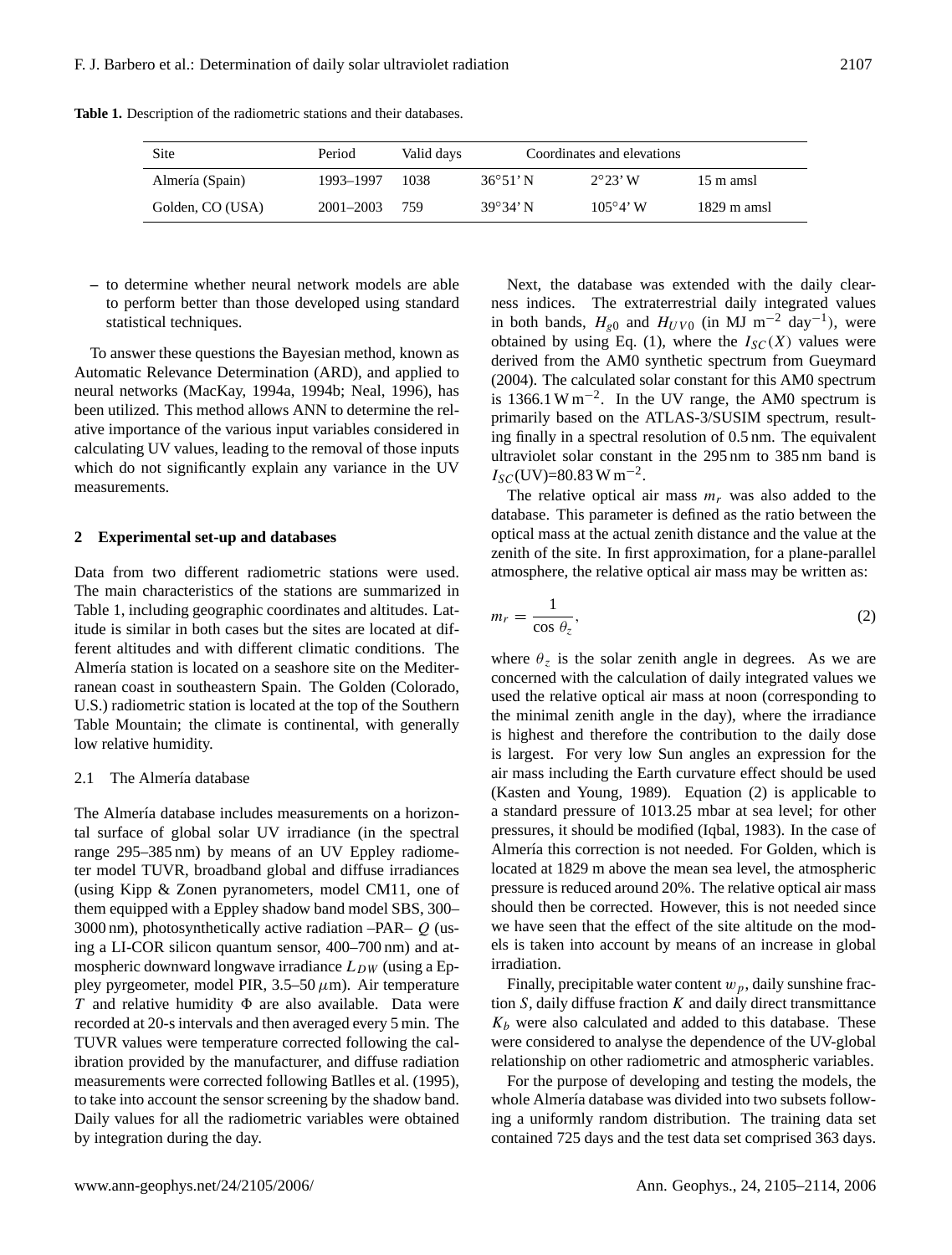

**Fig. 1.** Daily solar UV radiation against global irradiation for the Almería train data set.



**Fig. 2.** Daily UV clearness index against daily global clearness index for the Almería train data set. Overlayered lines are for mean values of extreme low and high air masses (see text).

#### 2.2 The Golden database

welling global solar irradiances, measured by two pyranome-Database from the Golden radiometric station contains records from broadband horizontal upwelling and downters Eppley (model PSP). Horizontal global solar UV irradiance was obtained by means of a radiometer Kipp & Zonen, model UV-S-A-T. The broad spectral response of this radiometer corresponds to (315–400) nm. However, the calibration factor was modified to obtain UV values in the spectral band (295–385) nm. This was achieved by comparing the radiometer signal output (mV) to the integrated spectral irradiance between 295 nm and 385 nm, measured by an Optronic Laboratories OL-754 (double monochromator UV spectroradiometer).

is invariant with respect to solar elevation and atmospheric Assuming that the relative spectral irradiance of the Sun conditions, the calibration factor can also be assumed to be constant. Comparisons of solar spectra recorded at different solar elevations and sky conditions have demonstrated that this assumption approximately holds for the wavelength region 330 nm to 400 nm (UV-A) but does not hold for the UV-B region (280–315 nm) (Johnsen et al., 1997). Since, as was noted in the Introduction, the UV-B radiation of the solar spectrum accounts for approximately 5% of the total UV radiation (280–400 nm), the calibration factor will therefore be relatively insensitive to spectral changes in the UV-B.

Daily values were calculated from 3-min averages. The clearness indices, the relative optical air mass during the day and the local ground albedo were also computed. Ground broadband albedo is obtained from the upwelling and downwelling global solar irradiances. This parameter is useful to detect days affected by surface snow cover. After screening out those suspicious readings, we were left with 759 valid days. The number of days with ground albedo lower than 0.3 was 669. We will refer to these days as snow-free days.

In order to evaluate the predictive capability of the derived models, we used the performance parameters mean bias error, *MBE,* and root-mean square error, *RMSE,* defined as:

$$
MBE = \frac{1}{N} \sum_{i=1}^{N} (y_i - x_i) \qquad RMSE = \frac{1}{N} \sum_{i=1}^{N} (y_i - x_i)^2, \quad (3)
$$

where  $y_i$  are the predicted values,  $x_i$  the measured ones and N the number of data. The respective percent values are obtained dividing these expressions by the mean value of the measured variable.

# **3**  $K_t$ <sub>UV</sub> - $K_t$  model

The scatter plot between daily solar UV and global irradiations for the Almería training data set is shown in Fig. 1. A clear linear dependence is observed between both variables, although a remarkable dispersion is noted in almost all the range of  $H<sub>g</sub>$  values. A linear fit between  $H<sub>UV</sub>$  and  $H<sub>g</sub>$  values for the training data at Almería, forced to pass through the origin, results in the relationship  $H_{UV}$ =0.0450  $H_{\varrho}$ , with performance parameters *MBE*=1.0% and *RMSE*=6.8%. The corresponding slope value for Golden is 0.0446. We may see that, in both stations, the mean daily irradiation  $H_{UV}$  is nearly 4.5% of the mean daily  $H<sub>g</sub>$  value. Hereafter, we refer to this simple relationship between daily irradiation values as model A.

Figure 2 shows the scatter plot between the clearness indices  $K_{tUV}$  and  $K_t$  for the Almería training data set. Although as shown, there is a close relationship between the  $K_{tUV}$  and  $K_t$  indices for low  $K_t$  values, a high spread of the experimental data points is evident for clear or near-clear skies. A linear fitting of the whole data through the origin provides a slope (mean  $K_{tUV}/K_t$ ) of 0.74 at Almería and 0.71 at Golden. In both cases, the coefficient of determination  $r^2$  was around 0.9.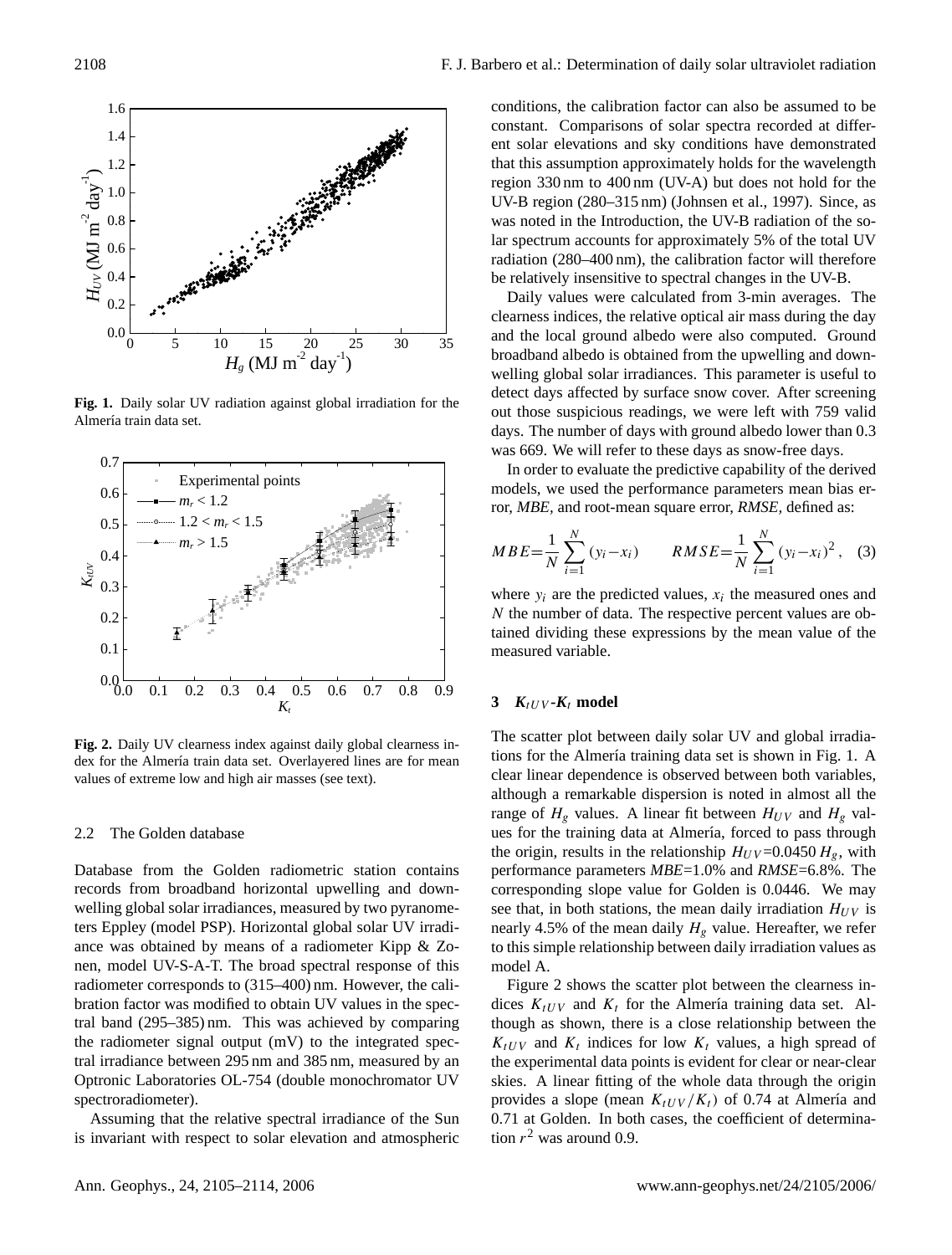Figure 2 also includes the averaged  $K_{tUV}$  values on intervals of 0.1 steps in  $K_t$  for three ranges of the relative optical air mass, along with their standard deviations. It is observed that  $K_{tUV}$  values, corresponding to low  $m<sub>r</sub>$  values (associated with summer months), are clustered in the upper region of high values of  $K_t$ . As  $m_r$  increases,  $K_{tUV}$  values shift to lower regions and expand to lower values of  $K_t$ . It may be thus considered that this  $K_{tUV} - K_t$  diagram simultaneously reflects the influence of both the cloudiness and the Sun position (through the relative optical air mass) on the clearness indices. As a consequence, we suggest including the additional dependence on the relative optical air mass into the  $K_{tUV} - K_t$  relationship in order to explain its dispersion.

The proposed model is based on the parameterization of the daily clearness indices in the form: log  $K_{tUV} = a + b \log K_t$ , along with an explicit dependence on the fitting parameters on the relative optical air mass. This allows the ultraviolet clearness index to be a function of the global clearness index but modulated by the relative optical air mass.

The fitting procedure has been carried out on the Almería training database in ranges of  $m_r$ . Results show that the  $a$  parameter of the fit clearly exhibits an strong inverse linear dependence on the logarithm of the optical air mass  $(r^2=0.99)$ , while the values of the  $b$  parameter are not systematic in  $m_r$ , being represented as  $b=0.77\pm0.01$ . The fitting process results in the following expression:

<span id="page-4-0"></span>
$$
K_{tUV} = 0.712 K_t^{0.771} m_r^{-0.254}
$$
 (4)

with *RMSE*=4.8% and *MBE*=-0.3%. The statistical parameters indicate that this model (hereafter model B) clearly improves the estimates by the previous simple model, using the daily global irradiation as the only measured input. Figure 3 illustrates the fit of Eq. [\(4\)](#page-4-0) to the  $K_{tUV}$  values. It is observed that estimated values are distributed around the line 1:1 of perfect fit for all the range of measured  $K_{tUV}$  values. The existing dispersion underlines the need for additional predictive variables or a more complex relationship between variables involved.

Daily  $H_{UV}$  values may now be calculated from the  $K_{tUV}$ clearness index obtained from Eq. [\(4\)](#page-4-0) and the corresponding extraterrestrial irradiation values for that day. The ability of this method to estimate daily ultraviolet values for the Almería test data set and the other stations is evaluated in Sect. 5.

## **4 Neural network model**

Artificial neural networks were implemented using a combination of custom-designed MATLAB functions (The Math-Works, Natick, Mass.) and the Netlab (Nabney, 2001) toolkit for MATLAB. A standard multilayer perceptron (MLP) architecture with three fully interconnected layers (input, hidden, and output) was employed. The hyperbolic tangent



**Fig. 3.** Estimated  $K_{tUV}$  values by model B against measured ones.

transform was the nonlinear activation function in the hidden layer, and the identity function was selected as the activation function in the output layer. Such a network determines a nonlinear mapping from an input vector (radiometric and atmospheric variables) to the output (UV irradiation) parameterized by a set of network weights. All of the ANNs were trained with the scaled conjugate gradient algorithm (Møller, 1993; Marwala, 2001).

ward longwave irradiation  $L_{DW}$ , global PAR  $Q$ , sunshine The ability of ANNs to detect complex, nonlinear mappings between dependent and independent variables without any a priori information about the existing relationship between them, has led us to analyse firstly the influence of several radiometric and atmospheric variables on UV radiation, and to try to improve the results given by Eq. [\(4\)](#page-4-0). These are global irradiance  $H_g$ , daily clearness index  $K_t$ , daily diffuse fraction  $K$ , daily direct transmittance  $K_b$ , atmospheric downfraction S, relative optical air mass  $m_r$ , temperature T, relative humidity  $\Phi$  and precipitable water content  $w_p$ . The use of global irradiance, daily clearness index and relative optical air mass has been well founded in the previous sections. The use of daily diffuse fraction and direct transmittance tries to take into account the attenuating effects of clouds and atmospheric constituents. The sunshine fraction is introduced as an alternative variable related to the presence of clouds, as well as atmospheric longwave irradiation (Goforth et al., 2002; Iziomon, 2003; Galli, 2004). PAR is considered in the analysis if this spectral region improves estimates, since visible wavelengths are attenuated by water vapour absorption to a much lower degree than the broadband global radiation. Temperature, relative humidity and precipitable water accounts for the effect of water vapour on the transmission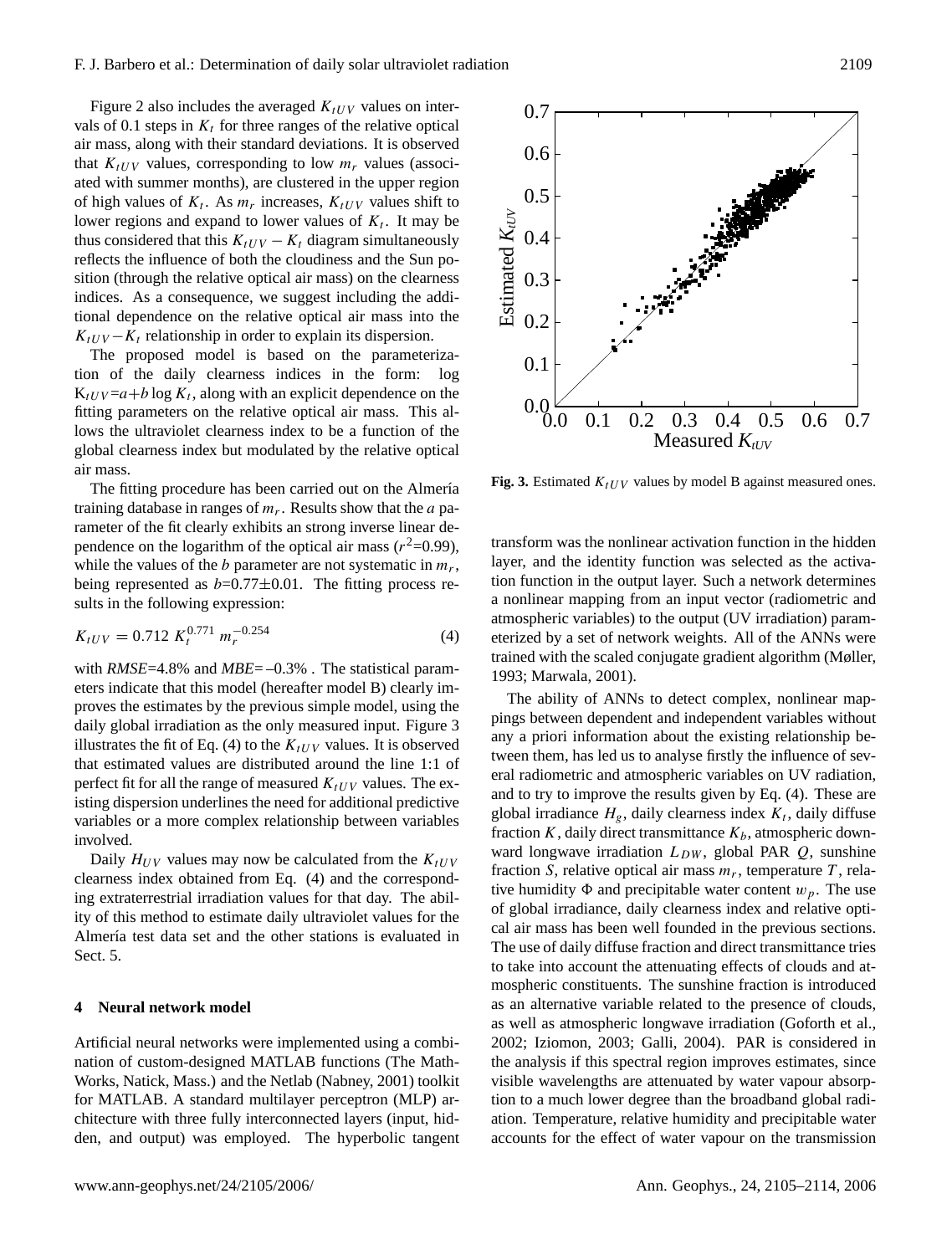

**Fig. 4.** ARD results.

of global solar radiation (McArthur et al., 1999; Fioletov et al., 2003). Notice that several variables provide equivalent information or are not independent of each other (e.g. daily clearness index, diffuse fraction and direct transmittance, or temperature, relative humidity and precipitable water). The reason for their inclusion as inputs is to analyse which of them are more suitable for the estimation of UV by means of ANN.

ARD method uses multiple regularization constants, called mination (ARD) for MLP networks (MacKay, 1994a, 1994b; To analyse the relevance of the inputs considered, we used the Bayesian technique of Automatic Relevant Deter-Neal, 1996). This is based on a probabilistic interpretation of network training, providing a useful method for assessing the relevance of input parameters, as well as for avoiding overfitting (Thodberg, 1996; Vivarelli and Williams, 1997; Penny and Roberts, 1999; Lampinen and Vehtari, 2001). hyperparameters  $\alpha$ , one associated with each input. By applying Bayes' theorem, the regularization constants for noninformative inputs are automatically inferred to be large, preventing those inputs from causing overfitting. Determination of hyperparameters is undertaken during the network training by means of the evidence procedure (MacKay, 1994a). The overall network training then consists of two steps: the first updates the ANN weights according to the Scaled Conjugate Gradient (SCG) algorithm during a fixed number of training cycles, after which the hyperparameters are updated in a second re-estimation step. These two steps are carried out in "s" number of iterative sessions.

The Almería training data set was employed for analysing the input relevance. No validation data subset is used since the ARD method prevents itself from overfitting. Due to the different intervals exhibited for each input and output variables and since weights are bounded by a regularizer term, all variables were first normalized to have zero mean and unity variance, and after were linearly scaled in the interval [0.1, 0.9]. The scaling was performed using the minimum and maximum values for each input and output parameter. This pre-processing of the data is only applied to the training data. The ANN weights are rescaled after training, so that the network can work on unscaled data. The training using the ARD method was carried out considering an ANN with three hidden neurons. One hundred iterative sessions were undertaken, each one consisting of one hundred SCG training cycles for the first step, and four hyperparameter reestimations for the second step. These values were selected based on previous studies (López et al., 2005a).

Figure 4 shows the log-values of the hyperparameters  $\alpha$ versus the number of the iterative session, s. We have also included the values of the statistical tests *RMSE* and *MBE* from the regression analysis between estimated and measured UV values corresponding to the Almería test data set. They are expressed as a percentage of the corresponding mean value of the measured UV irradiation. The overall performance of such a complex model as that given by this neural network indicates that UV irradiation may be calculated with *RMSE* ∼ 4% and a *MBE* ∼0%. However, results indicate that relative humidity  $\Phi$ , precipitable water content  $w_p$ , daily direct transmittance  $K_b$  and daily sunshine fraction S explain nothing of the measured UV irradiation variance, as they present the higher values of the hyperparameters. Variables accounting for the water vapour absorption on the solar broadband radiation, relative humidity and precipitable water are thus superfluous in the estimate of daily UV radiation. This finding could be due to the use of data corresponding to all weather conditions, where clouds dominate the solar radiation attenuation against the effect of water vapour absorption, along with the inclusion of other more predictive variables.

In contrast to these inputs, relative optical air mass  $m_r$ , global irradiation  $H_g$  and photosynthetically active radiation Q are seen to be the more important parameters. This result is consistent with the existing correlation between UV and global total irradiation. The inclusion of photosynthetically active radiation Q as a relevant input variable may be related to its strong correlation with global  $H<sub>g</sub>$ , since the selective effect of water vapour absorption under all weather conditions was not sensitive to the ANN and PAR relevance is not higher than that exhibited by global irradiation. In this case, this variable would be redundant.

Finally, daily diffuse fraction  $K$ , daily clearness index  $K_t$ , air temperature T and longwave radiation  $L_{DW}$  show similar relevance, with values of the hyperparameters around ten times higher than that from relative optical air mass  $m_r$ . A second analysis is needed to assure their inclusion in the ANN model. For this purpose, several ANN training trials, taking different input configurations and using two hidden neurons, were performed. Results indicated that the inclusion of the daily diffuse fraction, atmospheric downward longwave radiation and temperature allowed no improvement in the UV estimates. The small relevance for air temperature and atmospheric longwave radiation derived from the ARD method may be due to their relationship to the relative optical air mass (which is the most important input parameter) and therefore act as a proxy of  $m_r$ . No additional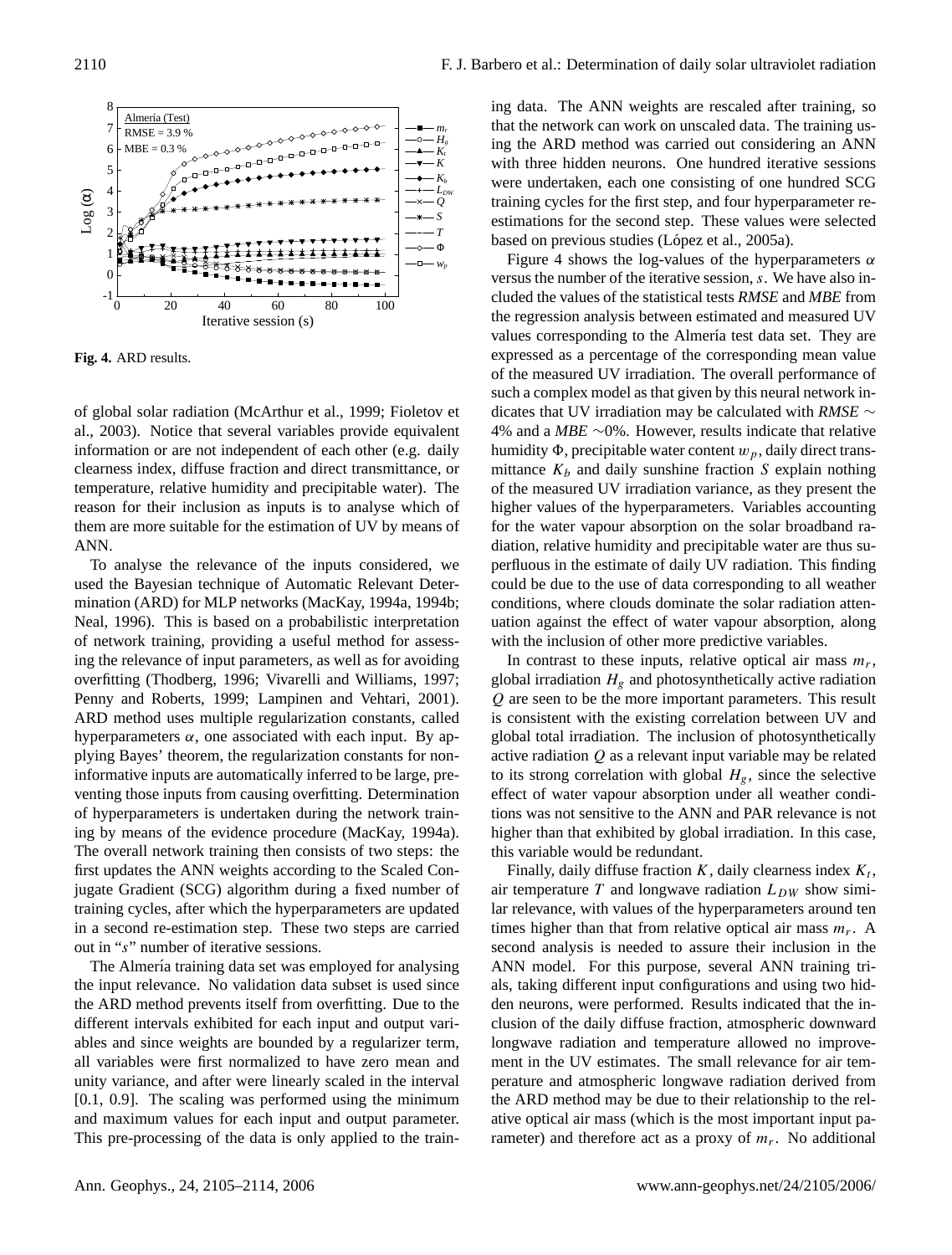| Model                            | Almería Test |            | Golden<br>(all days) |            | Golden<br>(snow-free days) |            |
|----------------------------------|--------------|------------|----------------------|------------|----------------------------|------------|
|                                  | <b>RMSE</b>  | <b>MBE</b> | <b>RMSE</b>          | <b>MBE</b> | <b>RMSE</b>                | <b>MBE</b> |
| $A: H_{UV} = f(H_g)$             | 6.0          | 1.0        | 6.9                  | 0.5        | 6.4                        | 1.0        |
| $B: H_{UV} = f(K_t, m_r)$        | 4.7          | 0.0        | 5.5                  | $-1.0$     | 4.6                        | $-0.1$     |
| <i>ANN</i> : $\{m_r, H_g, K_t\}$ | 4.4          | 0.0        | 6.5                  | $-3.0$     | 5.1                        | $-2.0$     |

**Table 2.** Statistical results of the model performances in percents.

information with regards to water vapour absorption or cloud effects could be explained by these inputs. It should be noted that the removed variables could be relevant if a data set containing records from sites with different climatic conditions was used.

Once the input variables are determined  $\{m_r, H_g, K_t\}$ , the next step is to obtain a simple ANN model (in the sense of minimum number of weights) which is able to generalise the relationship which exists between inputs and output. To search the minimum number of hidden neurons needed for an optimal NN model performance, several training trials were carried out, increasing the number of hidden neurons from 2 to 10. In addition, to overcome potential different model performances related to the random initialization of the weights, for each ANN architecture, ten training runs were accomplished and the performance values (*RMSE* and *MBE*) were the mean. Results show that an ANN model with two hidden neurons is enough to perform satisfactorily. This small number of hidden neurons indicates that the relationship between UV and the input variables selected is very simple and therefore a very simple equation like Eq. (4) would be sufficient to estimate UV.

#### **5 Analysis of model performances**

Table 2 displays the global performance of the models for the two sites in terms of the statistical parameters *RMSE* and *MBE* in percent values. In this table, the first row corresponds to the simpler model, derived from the linear relationship between the irradiation values in the UV and global bands (model A). We decided to keep the information from this model to show how, even when applied to places with very similar mean UV/global ratios, the linear  $H_{UV} - H_g$ model is not enough to accurately estimate  $H_{UV}$  values. The second and third rows correspond to the  $K_{tUV} - K_t$  model and the ANN based model, respectively.

We can see that model B provides the best overall performance. If only snow-free days in Golden are considered, the *RMSE* values are around to 4.6% and almost null *MBE* values at both locations. We see how the introduction of a more suitable parameter as  $m_r$  in model B, leads to improved perfor-



**Fig. 5.** Average relative differences (expressed as a percentage of the measured mean value) for each model and site under clear-sky conditions.

mance of the linear model A, which presents *RMSE* values of about 6% and a slight overestimation of 1% at both sites. The ANN model presents statistical results similar to the model B at Almería, but performance deterioration is observed at Golden, where an underestimation of 2% is present. If days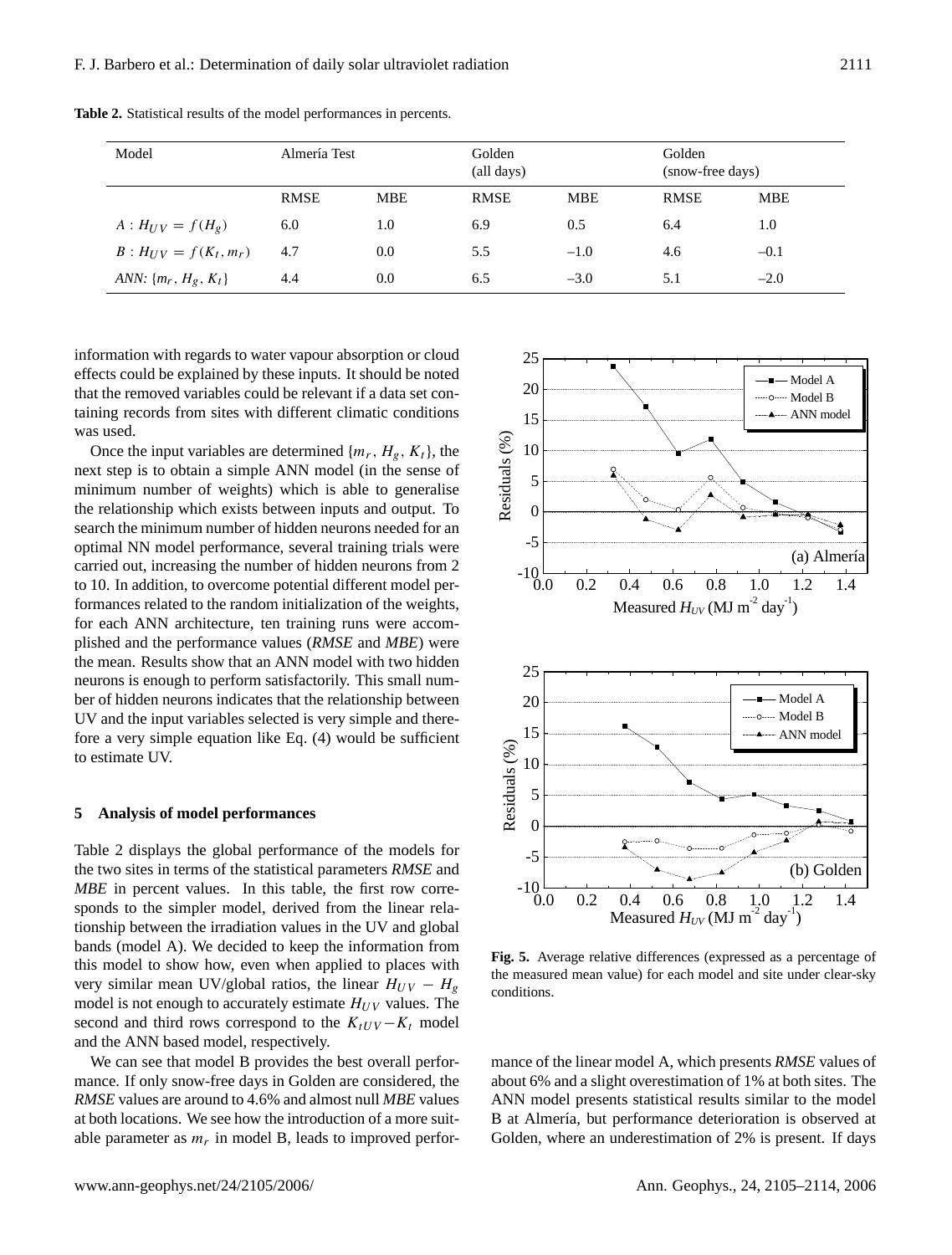

**Fig. 6.** Average relative differences (expressed as a percentage of the measured mean value) for each model and site under partially cloud and overcast conditions.

derived from Almería data, these results shows that the ANN with snow are considered at Golden, a systematic additional underestimation of around 1% with respect to the model performances using snow-free days is found in both model B and the ANN model. *RMSE* values are also increased as a consequence of these higher underestimations. This result indicates the higher increasing effect of snow cover on UV than on global solar radiation (McArthur et al., 1999). Statistical models based on the UV-global relationship should therefore include snow cover information to avoid being site dependent. Although both statistical and ANN models are model may be considered as more site dependent than model B, accurately estimating the UV values in sites whose data have been used for its development or with similar statistical characteristics.

To complete the study of the performance of the models, we have analysed the residual differences (calculated as estimated minus measured UV values) against measured  $H_{UV}$ and for different sky conditions, using snow-free days at Golden. Figures 5 and 6 show the residuals expressed as a percentage of the mean value of the measured UV, respec-tively, for clear-sky<sup>[1](#page-7-0)</sup> days and for partially and totally cloudy days. Under clear-sky conditions (Figs. 5), it can be observed that the simple linear model A presents the higher relative deviations in both sites, overestimating clear-sky daily UV irradiation for low to intermediate values.

Models B and ANN behave similarly to each other for Almería clear skies, with a good general fitting, but overestimating for winter clear days. At Golden, both models perform satisfactory for higher clear-sky  $H_{UV}$  values, but underestimate for intermediate clear-sky  $H_{UV}$  values. This underestimation is more noted for the ANN model. This is mainly due to the existing differences of the relationship between clear-sky  $H_{UV}$  and  $m_r$  at Almería and Golden, respectively. In this regard, measured intermediate clear-sky  $H_{UV}$ values are typically 10% higher at Golden than at Almería for the same  $m_r$  interval. However, the measured clear-sky  $H_g$ values are also increased at Golden with respect to Almería. In model B, the underestimation caused by the differences in the  $H_{UV} - m_r$  relationship is partially neutralized by the increase in the global irradiation values. However, the ANN model is less sensitive to variations in  $H<sub>g</sub>$  and  $K<sub>t</sub>$  values than to variations in  $m_r$ , leading to the observed higher underestimation.

In Fig. 6 we can see the behaviour of the models for partially cloudy and overcast days. Under these conditions, overall the three models exhibit similar residual trends at each site, the differences found between model A and the other ones being reduced under clear skies. This is because the major differences in the data points between both sky conditions in the  $H_{UV} - H_g$  diagram are seen for intermediate and low values of global irradiation, where the percentage of data corresponding to clear skies becomes lower. This will balance the performance of model A so as to perform better under partially cloudy and overcast days and for days with high daily UV values, as is observed in Figs. 5 and 6. In more detail, model A seems to be an adequate estimator for intermediate  $H_{UV}$  values, but with higher deviations in both lower and higher values, suggesting that the relationship between  $H_{UV}$  and  $H_g$  is not strictly linear but rather dependent on the local cloudiness.

Model B tends to overestimate for intermediate  $H_{UV}$  values (nearly 4%). The ANN model exhibits adequate performance for the two stations and in all the observed  $H_{UV}$ ranges, with the unique exception of the lowest  $H_{UV}$  values, corresponding to overcast conditions, where the model presents the highest relative residuals. These different ANN model trends in the two locations for low daily ultraviolet irradiation values (overcast conditions) are related to a poor fitting by this model in this  $H_{UV}$  region as a consequence of

<span id="page-7-0"></span><sup>1</sup> Clear-sky days were selected following the clear-sky parameterization of the daily global radiation given by López and Batlles (2005b).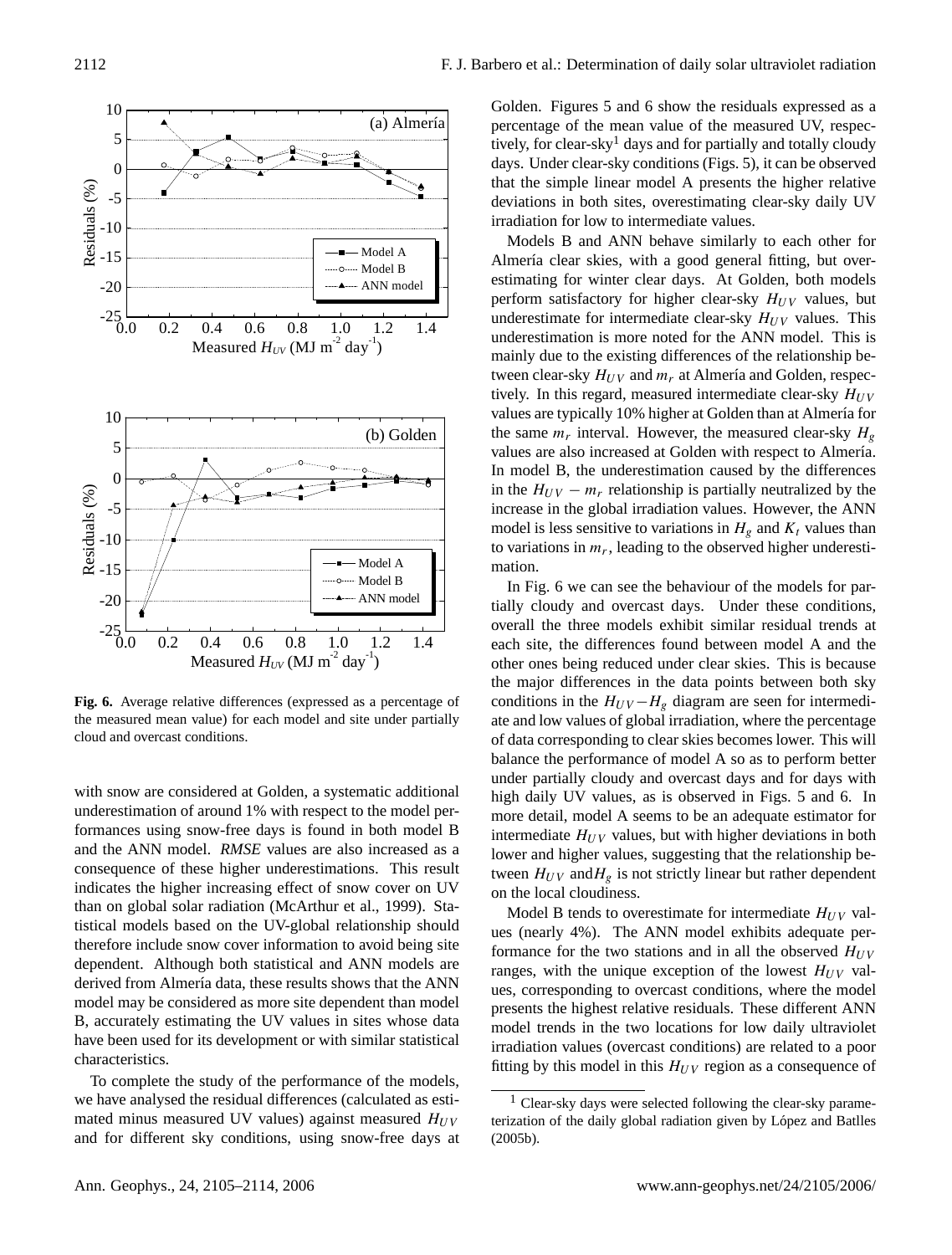the very low number of data available at Almería (less than 5% of all the data) for training the neural network successfully.

## **6 Conclusions**

Two different methodologies, based on traditional statistical techniques and artificial neural networks, have been tested in order to estimate daily horizontal solar ultraviolet values from measured horizontal broadband global ones. The common and simple linear relationship between UV and global values has shown to be very deficient for estimating daily UV values under clear-sky conditions, with larger overestimations for non summer months. However, it appears as an adequate alternative if only cloudy or partially cloudy conditions are involved. Inclusion of the relative air mass, along with a new reformulation of the relationship between UV and global irradiations, but based on the corresponding clearness indices, has allowed one to correct of the drawbacks presented in the previous algorithm, and to improve the estimates of UV values under all-sky conditions. In addition, this new simple formulation has shown to be valid for sites with disparate climatology. Nevertheless, there is evidence of a variable or correction factor in the models to account for the presence of surface snow covers.

Finally, in order to improve the UV estimates and explain the existing point dispersion in the  $H_{UV} - H_g$  diagram, the neural network method based on the automatic relevance determination was used. A large number of potential predictive variables were analysed. Relative optical air mass, global irradiation and clearness index were shown to be the more relevant predictors. Variables related to the atmospheric attenuation of incoming solar radiation by water vapour and aerosols were shown to be irrelevant. The ANN based model developed using the three relevant input variables consisted of a multilayer perceptron network with two hidden neurons. This extremely small number indicates that the relationship between UV and the input variables is very simple and that a very simple equation, like model B, is sufficient to predict UV. Moreover, the neural network model presents an inadequate performance on those ranges of the input parameters which were not used for its development. The use of the neural network methodology should thus be limited to those cases where large data sets covering all possible real atmospheric conditions were available.

*Acknowledgements.* We are grateful to the staff of Solar Radiation Research Laboratory (SRRL-BMS) in Golden (CO, USA), for making available the databases utilised in this work. This work was supported by the project (REN/2004)-07816-C03-01/ALT of the Ministerio de Ciencia y Tecnología of Spain. We thank the referees for their pertinent remarks and suggestions.

Topical Editor U.-P. Hoppe thanks two referees for their help in evaluating this paper.

#### **References**

- Agar, N. S., Halliday, G. M., Barnetson, R. C., Ananthaswamy, H. N., Wheeler, M., and Jones A. M.: The basal layer in human squamous tumors harbours more UVA than UVB fingerprint mutations: A role for UVA in human skin carcinogenesis, Proceedings of the National Academy of Sciences, USA, 101, 4954–4959, 2004.
- Al-Aruri, S., Rasas, M., Al-Jamal, K., and Shaban, N.: An assessment of global UV solar radiation in the range (0.290–0.385  $\mu$ m) in Kuwait, Solar Energy, 41, 159–162, 1988.
- Ambach, W., Blumthaler, M., and Wendler, G.: A comparison of ultraviolet radiation measured at an arctic and an alpine site, Solar Energy, 47, 121–126, 1991.
- Bachelor, M. A. and Bowden, G. T.: UVA-mediated activation of signalling pathways involved in skin tumour promotion and progression, Seminars in Cancer Biology, 14, 131–138, 2004.
- Baker-Blocker, A., DeLuisi, J. J., and Dutton, E.: Received ultraviolet radiation in the South Pole, Solar Energy, 32, 659–662, 1984.
- Batlles, F. J., Olmo, F. J., and Alados-Arboledas, L.: On the shadow band correction methods for diffuse irradiance measurements, Solar Energy, 54, 105–114, 1995.
- Bosch, J. L., López, G., and Batlles, F. J.: Correlating daily solar global irradiation values over complex terrain using artificial neural networks, Proceedings of the "International Forum of Experts in Solar Radiation, SOLARIS 2005, 2nd Joint Conference", Athens, Greek, May 26–27, 2005.
- Galli, C., Nardino, M., Levizzani, V., Rizzi, R., and Georgiadis, T.: Radiative energy partition and cloud radiative forcing at a Po valley site, Atmos. Res., 72, 329–351, 2004.
- Goforth, M. A., George W. Gilchrist, G. W., and Sirianni, J. D.: Cloud effects on thermal downwelling sky radiance, Proceedings of SPIE, Volume 4710, Thermosense XXIV, Xavier P. Maldague, Andres E. Rozlosnik, Editors, 203–213, 2002.
- Gueymard, C.: The sun's total and spectral irradiance for solar energy applications and solar radiation models, Solar Energy, 76, 423–453, 2004.
- Fioletov, V. E., Kerr, J. B., McArthur, L. J. B., Wardle, D. I. and Mathews, T. W.: Estimating UV index climatology over Canada, J. App. Meteorol., 42, 417–433, 2003.
- Foyo-Moreno, I., Vida, J., and Alados-Arboledas, L.: A simple all-weather model to estimate ultraviolet solar radiation (290– 385 nm), J. Appl. Meteorol., 38, 1020–1026, 1999.
- Foyo-Moreno, I., Alados, I., Olmo, F. J., and Alados-Arboledas, L.: The influence of cloudiness on UV global irradiance (295– 385 nm), Agr. Forest Meteorol., 120, 101–111, 2003.
- Iqbal, M.: An introduction to solar radiation, Academic Press, 1983.
- Iziomon, M. G., Mayerb, H., and Matzarakisb, A.: Downward atmospheric longwave irradiance under clear and cloudy skies: Measurement and parameterization, J. Atmos. Sol-Terr. Phy., 65, 1107–1116, 2003.
- Johnsen, B., Futsæther, C., Dahlback, A., Grimnes, A., Hannevik, M., Thorseth, T. M., Kjeldstad, B., Lange, T., Skartveit, A., Opedal, L., Mikkelborg, O., and Storsveen, G.: The 1995 intercomparison of UV- and PAR instruments at the University of Oslo, StrålevernRapport 1997:7, Østerås: Norwegian Radiation Protection Authority, 1997.
- Kasten, F. and Young, A. T.: Revised optical air mass tables and approximation formula, Appl. Optics, 28, 4735–4738, 1989.